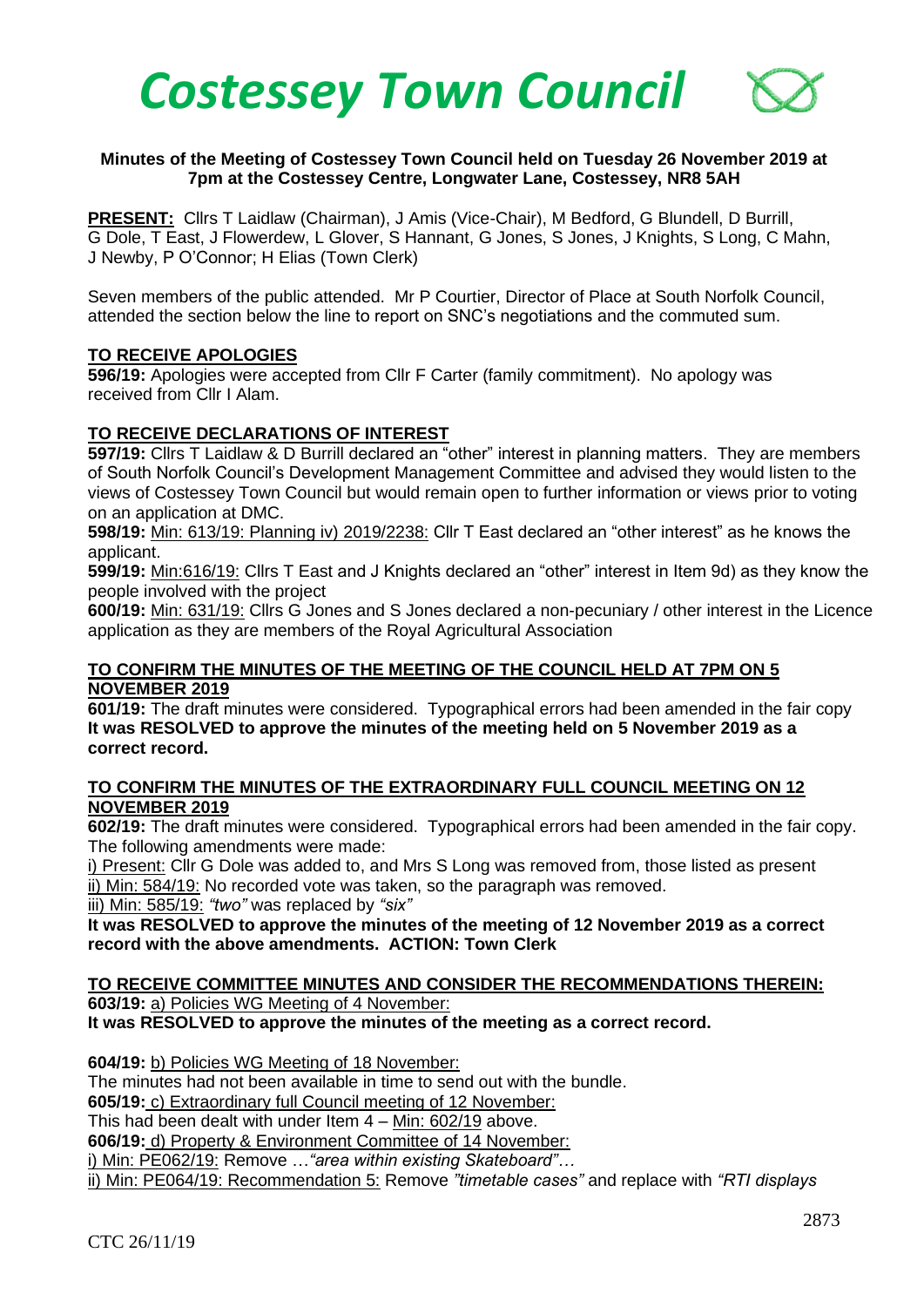*also in two existing shelters in Townhouse Road, near junction with Folgate Lane"* **It was RESOLVED to approve the committee minutes as a correct record with the above amendments. ACTION: Town Clerk**

### **TO RECEIVE UPDATES ON MATTERS IN THE MINUTES NOT LISTED BELOW (NO RESOLUTIONS)**

**607/19:** Min: 562/19: Fete 2020: Confirmation of sponsorship: *Think Property* have pledged £500. Thanks were expressed to Cllr G Blundell for his hard work.

**608/19:** Min: 547/19: NCC Boundary Review: A proposal was being worked on which would be brought to the full council meeting on 17 December.

**609/19:** Min: 549/19: SAM machine was having a positive effect in Townhouse Road; most speeding vehicles were now travelling between 30mph and 35mph. Request to ensure that the location was on the Police's official list. **ACTION: Town Clerk**

**610/19:** Min: 559/19: Queen's Hills School - School Council visit: A request was made for the school to give CTC a presentation on their visit. **ACTION: Town Clerk**

**611/19:** Min: 577/19: Chairman's letter to the Monitoring Officer. As the final test was still under consideration the Chairman had sent a "holding" e-mail to acknowledge progress with details to follow.

# **612/19: RESOLVED TO ADJOURN THE MEETING FOR 15 MINUTES' PUBLIC PARTICIPATION**

**Items raised:** Flooding in West End Avenue and Breydon Drive North. Asbestos waste dumped on private land beyond Redbridge Lane. **The meeting was reconvened**.

### **TO MAKE RECOMMENDATIONS ON PLANNING APPLICATIONS AND CONSULTATIONS, AND RECEIVE INFORMATION ON APPEALS & OTHER PLANNING MATTERS**

**613/19: a) Planning applications for consideration:** With the agreement of Council vi) was taken first. vi) 2019/2269: **Outline**: Mr J Green - Land to Rear 26 West End Avenue - Proposed bungalow – Two neighbours gave presentations on the flooding aspects of this application. **Comment: This was very similar to 2019/0611 which CTC had recommended for refusal and which SNC had also refused. The applicant had demolished a wall allowing surface water to flood the neighbour's property behind and adjacent to the proposed divided site. CTC reiterated its previous comments for 2019/0611 - Overdevelopment of site - plot very restricted; Too close (Next to) to electric substation; Flooding - proposal would exacerbate existing surface water flooding in the area - (neighbouring properties are subject to flooding) Other grounds for objection in neighbours' letters were noted. Request for this to be called in to the DMC.**

**CTC also concurred with the Planning Officer's report on 2019/0611 - 1. The proposed development is considered contrary to Policies DM3.5 (criteria a) and DM3.8 of the Local Plan as the development is considered an unsatisfactory form of development due to the small nature of the plot which is further constrained by the presence of a substation thereby resulting in little amenity space for the new dwelling and a cramped appearance in the street scene. 2. The development is also considered to contrary to Policies DM3.5 (criteria b) and DM3.13 as the dwelling would be overbearing on the neighbour to the north given the close proximity of the dwelling to the boundary and the change in levels from the fall in land from south to north. RECOMMEND REFUSAL on all the above grounds.**

Two members of the public left at 7.52pm

i) 2019/2197: Ms A Hudson - 56 West End, NR8 5AJ - Single storey rear infill extension to the side of the existing rear extension – **Comment: Query as to whether this would cut the light to the neighbouring property - APPROVE**

ii) 2019/2231: **Listed Building Consent:** Ms A Hudson - 56 West End, NR8 5AJ - Single storey rear infill extension to the side of the existing rear extension – **Comment: Query as to whether this would cut the light to the neighbouring property - APPROVE**

iii) 2019/2215: Mr Eric Pooley - Land Adjacent to Eastwood Lodge, Townhouse Road, - Proposed new dwelling - **APPROVE**

iv) 2019/2238: Mr & Mrs P Nazar - 2 St Walstan's Close, NR5 0TW - First floor side extension to form ensuite – **Comment: Doesn't overlook neighbouring houses as properties are "staggered", though different from other extensions in the street – APPROVE**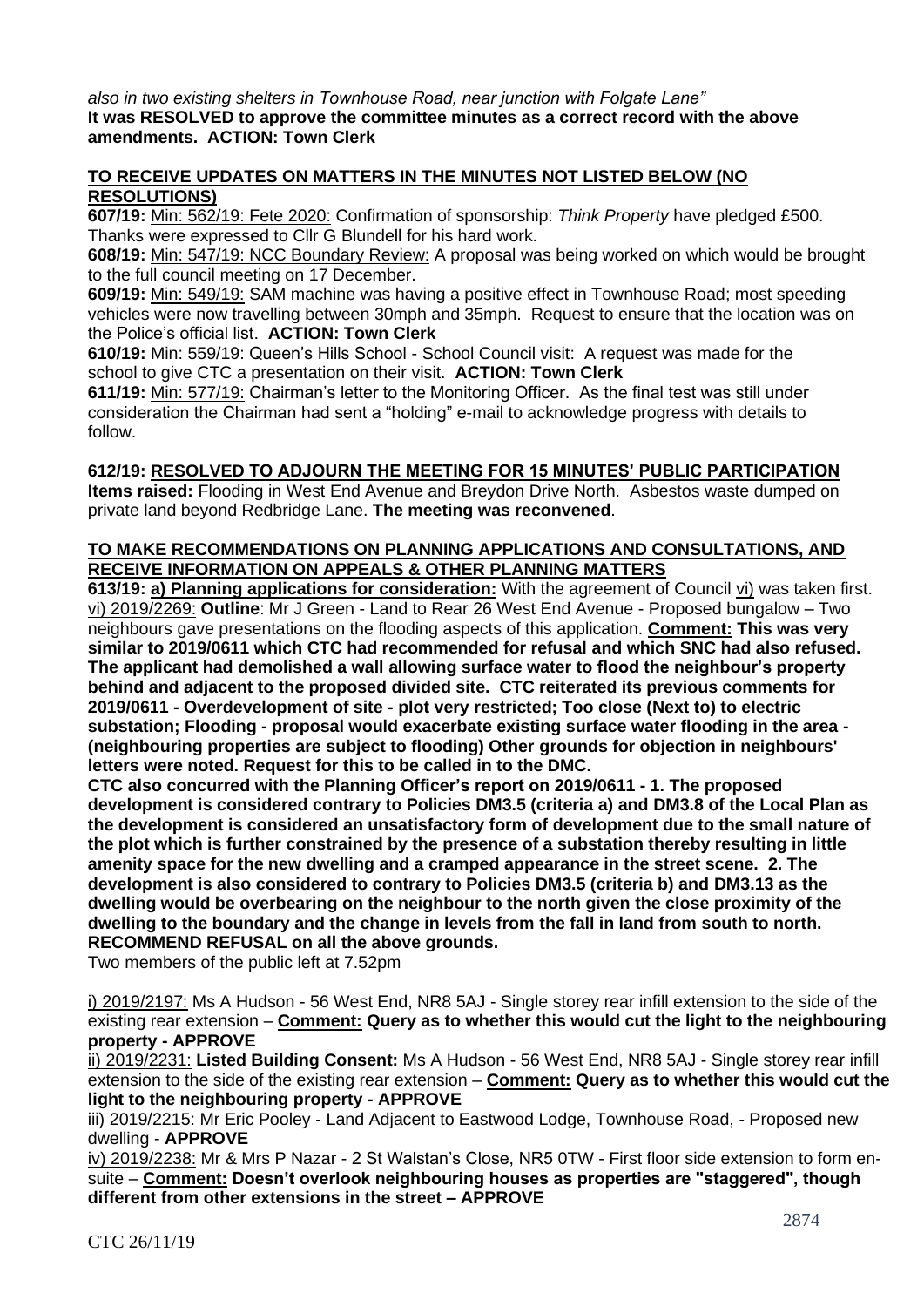**614/19:** SNC's Director of Place arrived at 8.03pm, and a further two members of the public left at 8.05pm

v) 2019/2267: Mr I Reid - Unit 9B, John Hyrne Way - Construction of car park – **Comment: Concern was expressed that the original application had only been for a maintenance depot, not an emergency despatch centre and that conditions on the Highways attached to that permission had not been carried out. There were already significant issues with the Longwater Interchange, where the local roads were at capacity and vehicles were known to have difficulty exiting the estate when called out on an emergency. One councillor in particular believed this depot should not be used for emergencies and questioned how it had been allowed to evolve from a maintenance depot to an emergency centre without the relevant Change of Use planning permission being granted.**

Cllr D Burrell left the meeting at 8.12pm and returned at 8.15pm.

PROPOSAL: to refuse the application. A recorded vote was requested.

For Refusal: - Cllrs J Flowerdew, C Mahn, S Long, M Bedford, T East

Against Refusal: Cllrs L Glover, S Hannant, P O'Connor, J Newby, G Dole, G Jones, G Blundell, J Amis Abstentions: D Burrell, J Knights, T Laidlaw

**It was RESOLVED to recommend APPROVAL with the above comments**

vii) 2019/2272: Mr & Mrs L Delaney - 36 Kabin Road, NR5 0LW - Single storey front and rear/side extensions to include internal alterations, with revised material colours (**re-submission of 2019/0637)** – **Comment: CTC had approved 2019/0637. The revisions were mostly internal with wider doors and a narrow entrance. Previously CTC had queried whether the large extension might overshadow the neighbour's property - APPROVE**

**615/19**: Given that time was short Item 9d) was taken next with the approval of Council. The remaining members of the public left the meeting.

### **FINANCE MATTERS**

**616/19:** d) To consider the request for a donation of £120 for 3 months' room hire and use of CTC office facilities for promotional flyers for "Talk & Tea" community group: The organiser explained this was a "notfor-profit" group for people to meet with dementia and mental health issues. It was mainly games and crafts and the plan was for it to become self-sufficient. Numbers had reached 16-20 visitors. Cllrs G Dole and J Newby had also attended.

### **It was RESOLVED to grant the £120 for 3 months' room hire from the Permitted Powers grants and to give office support to the group.**

**617/19:** a) To approve the accounts for October 2019 and receive a budget report incl payments over £500: At the end of October council was 7/12 (58.3%) of the way through the financial year and was in budget by £339,902. NB: The accounts have been upgraded to accommodate HMRC's Making Tax Digital (MTD) requirements, so have a different look. Importantly Income is shown BEFORE expenditure, and the previous practice of showing a surplus as a minus figure has reverted to a more traditional presentation of showing a surplus by straight figures and a loss within brackets. Council has received BOTH instalments of the precept (£636,576). Some cost centres are showing a potential overspend, though many will even out over the year (eg Subscriptions at 95.7%). CIL receipts of £10,030 have been received. The potential overspends are offset by higher than anticipated income from hall hires at Breckland Hall (63.5%), The Costessey Centre (64.7%), though Queen's Hills Community Centre is marginally lower than expected (58%). Commission is also above what was anticipated. Burial & Memorial fees (30.7%) are sporadic and cannot be accurately predicted, but are generally much lower than anticipated. Interest received is greater than expected. Councillors have taken up the offer of training with enthusiasm, so budgets have been exceeded. There is a Property Maintenance EMR which will be used to fund property maintenance and smooths out the variable peaks & troughs over the years.

**It was RESOLVED to approve the accounts in the balance of £850,322.19**

**618/19:** b) To approve payment of the TT Jones final instalment invoice of £42,443.22 + VAT: This was the final part of the planned replacement programme or street lights:

**It was RESOLVED to approve payment of the TT Jones final instalment invoice of £42,443.22 + VAT. ACTION: Town Clerk**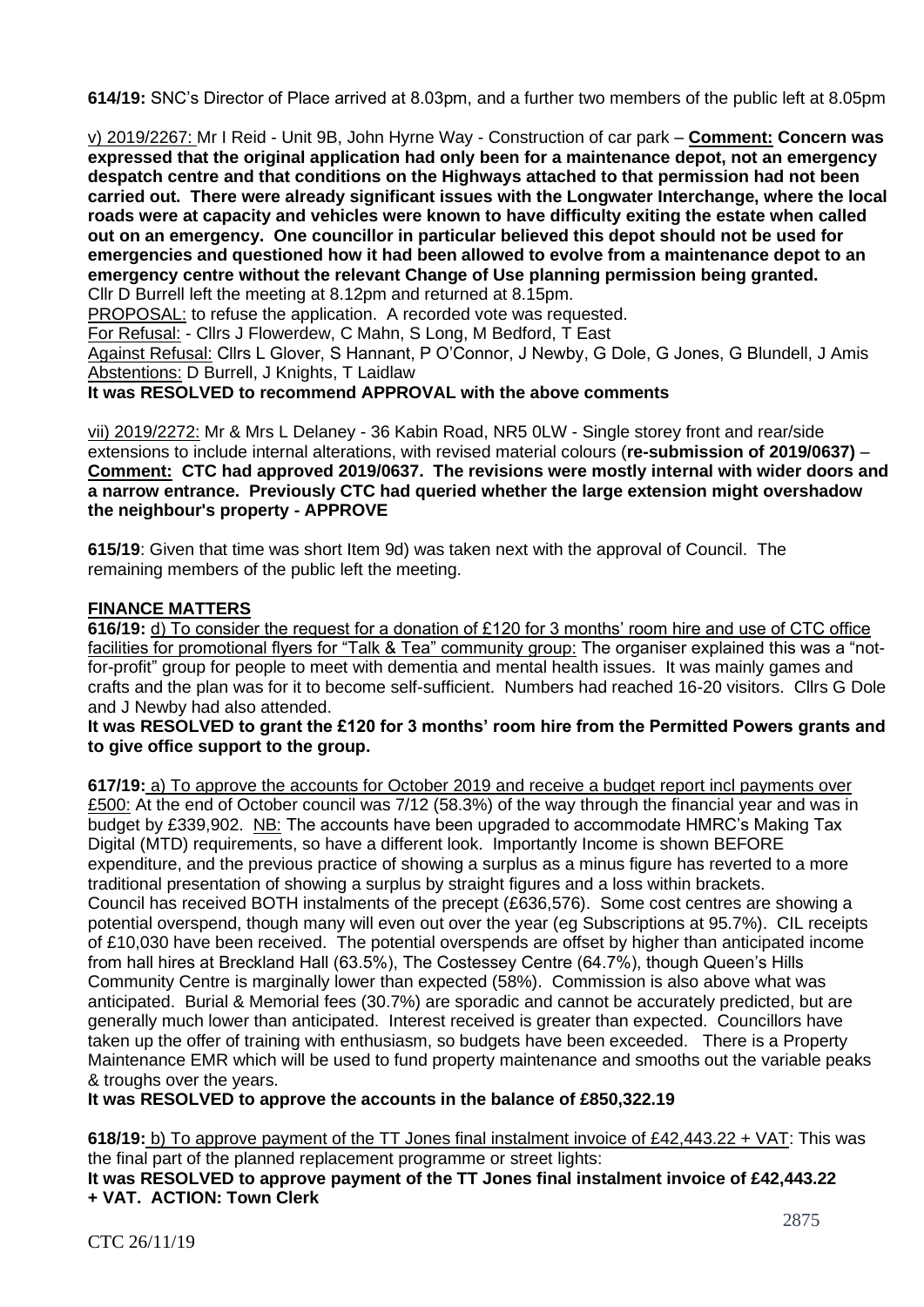**619/19:** c) To approve the order for the Stafford Hall curtains @ £5,450.61 + VAT: The material recommended was washable, fire retardant and suitable in design. **It was RESOLVED to approve the order for the Stafford Hall curtains @ £5,450.61 + VAT:**

# **620/19: b) Information & Planning decisions received from South Norfolk & Norfolk County Councils: (\*Information only. No decisions needed)** See separate sheet. Noted

**621/19: c) To consider a request to create a separate Planning Committee:** (GJ).Concerns were expressed that enough weight was not being given to planning recommendations, that too much reliance was being placed on the research of a few councillors and that the planning took up a large part of the full Council meetings. **Deferred for discussion at meeting on 17 December**

## **TO CONSIDER THE PROPOSAL FOR AN OPEN-AIR CINEMA ON THE SATURDAY BEFORE THE FETE 2020**

**622/19:** The costings of £2,500 were considered. Insurance had been found at an additional cost of £62.50 + VAT

**It was RESOLVED to approve the proposal within the costings provided. ACTION: Town Clerk& Cllr G Blundell**

**623/19: It was RESOLVED to Exclude the Press and Public from the Meeting under the Public Bodies (Admissions to Meetings) Act 1960 on the grounds that it is not in the public interest to disclose discussion on the items below due to discussion of staffing issues and contracts**

# **\*THE FOLLOWING ITEMS WERE HEARD IN CONFIDENCE / BELOW THE LINE**

# **\*TO CONSIDER INFORMATION ON A COMMUTED SUM (SNC'S DIRECTOR OF PLACE)**

**624/19:** SNC's Director of Place explained the progress made with the confidential negotiations and the commuted sum.

**625/19:** Cllr J Flowerdew left as he was called out on Blood Bank duties

### **It was RESOLVED to continue the meeting beyond 9pm**

Thanks were expressed to the Director of Place for taking the trouble to inform the Town Council of progress made and clarifying the position regarding commuted sums.

### **626/19: It was RESOLVED to continue the meeting back in "open session".**

A member of the public returned

### **TO CONSIDER THE DRAFT BUDGET FIGURES AS AMENDED BY THE F,B&S COMMITTEE**

**627/19:** The aim was to keep the Band D rate at the same rate. The £30,000 proposed transfer to the ear-marked reserves (EMR) had been removed. It had been noted that in transferring the Fete to a new separate cost centre £15,000 expenditure had been budgeted for twice. This meant that the Budget would run at a surplus of £15,018 if the tax base were correct. The tax base would not be known until late December, after which the figures would be adjusted for the January meeting **It was RESOLVED to approve the figures in principle pending publishing of the tax base.**

#### **TO REVIEW THE NEW DRAFT STANDING ORDERS AND CONSIDER WHETHER TO ADOPT THEM AND ALSO WHETHER TO IMMEDIATELY SUSPEND THEM OR NOT**

**628/19:** A member wished to consider the differences between the draft and the model in detail. Some mis-numbering was noted. Given the late hour,

**The Draft Standing Orders were deferred to the meeting on the 17 December.**

### **TO CONSIDER THE DRAFT CODE OF CONDUCT**

**629/19:** Given the late hour,1

**The Draft Code of Conduct was deferred to the meeting on 10 December.**

### **TO CONSIDER HIGHWAYS MATTERS**

**630/19:** a) Parish Partnerships Suggestions: Noted.